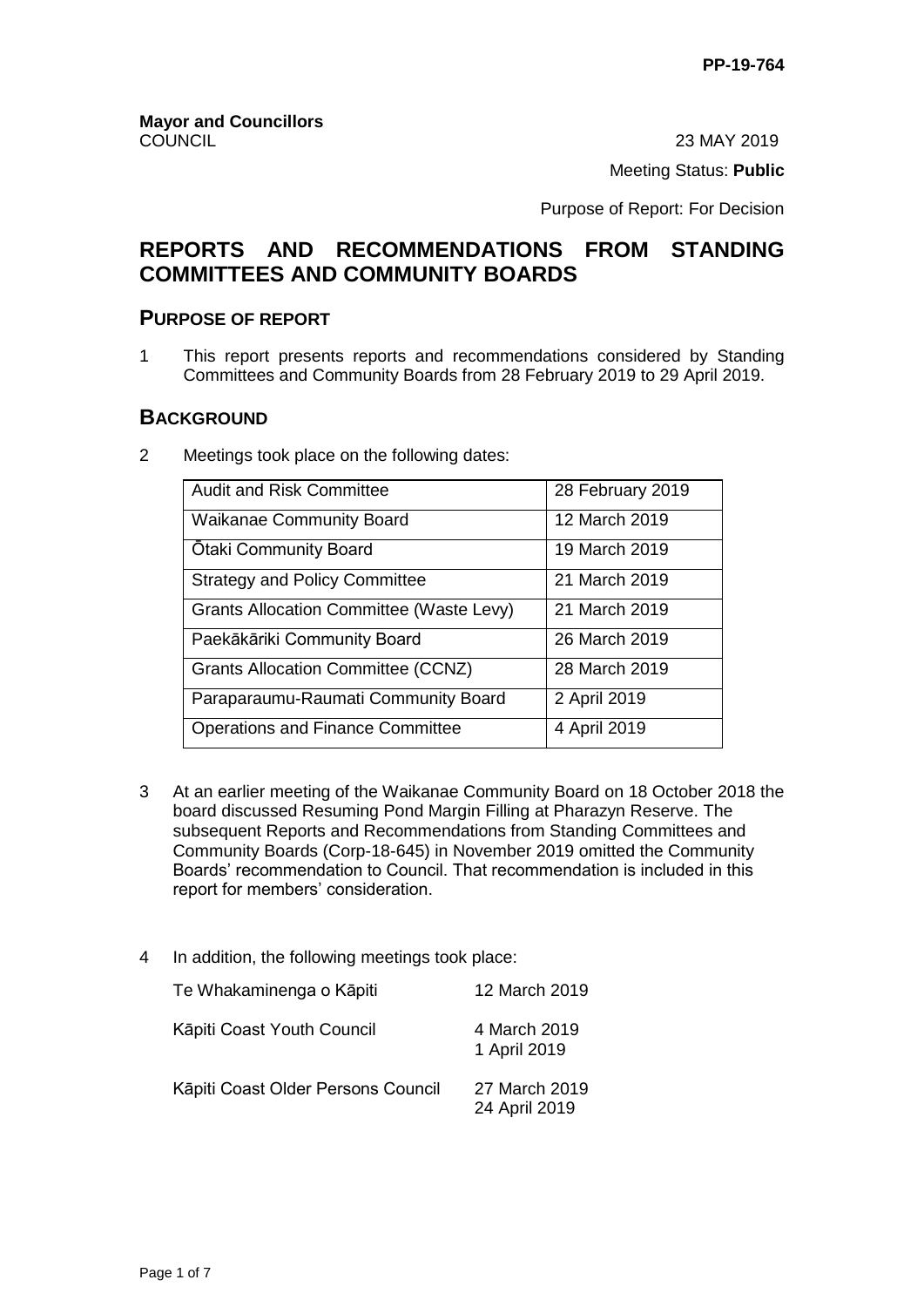#### Audit and Risk Committee

- 5 The Committee met on 28 February 2019 to discuss the following:
	- Risk Management Business Assurance Update
	- Timetable for the Audit of the 2018-19 Annual Report
	- Ernst and Young Audit Plan for the year ended 30 June 2019
	- Quarterly Treasury Compliance Report
	- Health and Safety Quarterly Report 1 October 2018 31 December 2018
	- Audit and Risk Committee Forward Agenda Programme

There were presentations on the Obligations for the Council arising from the Treaty of Waitangi by Paul Beverley, Buddle Findlay and Insurance by Brett O'Malley, AON.

The following items were considered in Public Excluded session:

 Update on Statutory Compliance Issues, Investigations and Status of Council Bylaws 1 July 2018 to 31 December 2018.

#### Waikanae Community Board

- 6 The Community Board met on 12 March 2019 to discuss the following:
	- Consideration of Applications for Funding
	- Road naming 206 Ngarara Road, Waikanae

## Ōtaki Community Board

- 7 The Community Board met on 19 March 2019 to discuss the following:
	- Update: Peka Peka to Ōtaki Expressway Fletchers
	- Consideration of Applications for Funding

There was a presentation – A Commentary on the Greater Ōtaki Vision Project.

#### Strategy and Policy Committee

- 8 The Committee met on 21 March 2019 to discuss the following:
	- Youth Development Report Year Three
	- Public Notification of Variation 2 to the Proposed Kapiti Coast District Plan
	- Waste Minimisation Taskforce

There were presentations from Mary Potter Hospice by Brent Alderton, Age Concern and Zeal.

#### Grants Allocation Committee (Waste Levy)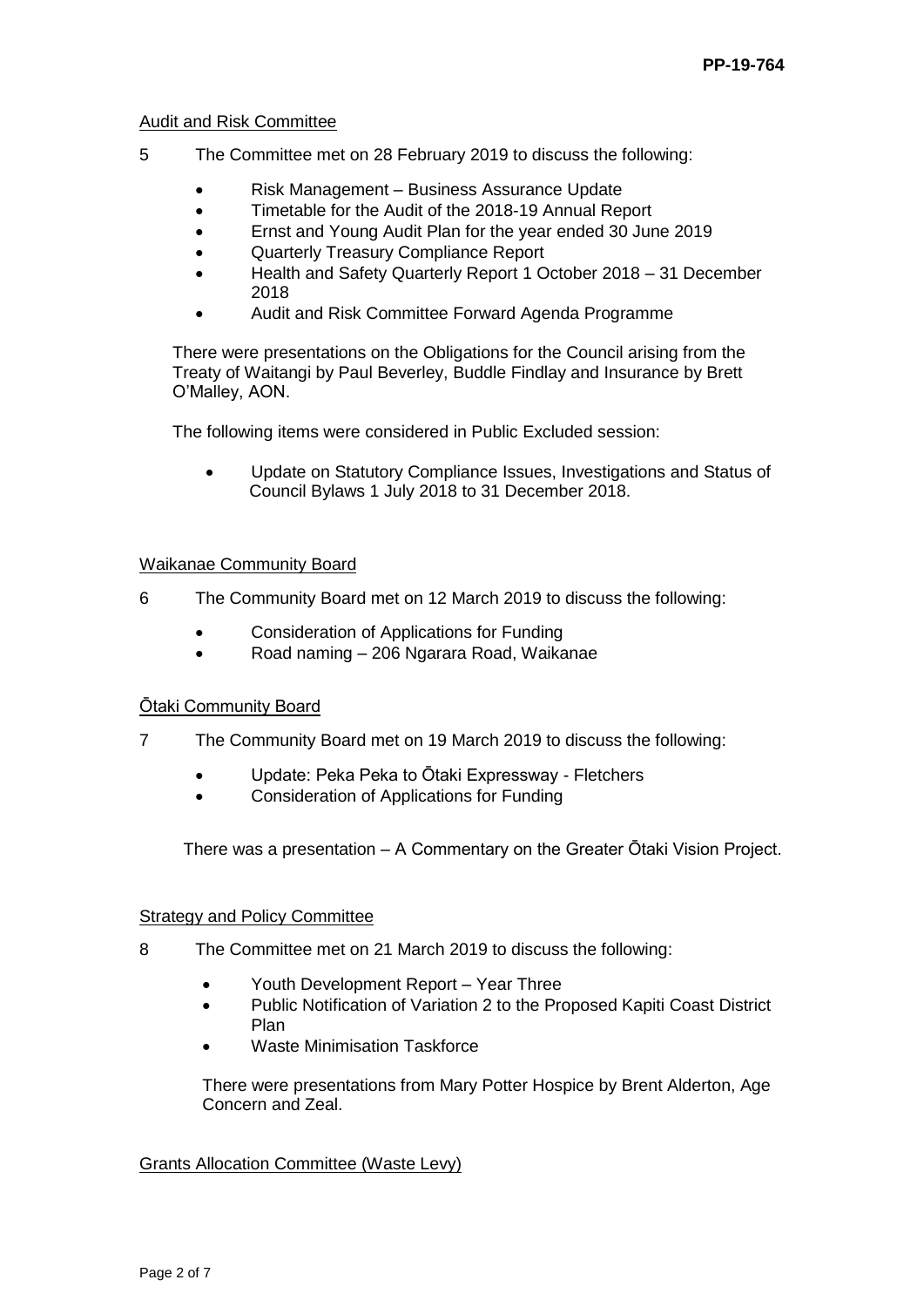- 9 The Committee met on 21 March 2019 to discuss the following item in Public Excluded session:
	- Waste Levy Allocation: New Technologies and Seed Funding (Category 4)

#### Paekākāriki Community Board

- 10 The Committee met on 26 March 2019 to discuss the following:
	- Consideration of Funding Applications

There were presentations on the Community Resilience Pilot by Miles Thompson and Kerren Hedlund and Revocation from Andrew Torr.

## Grants Allocation Committee (Creative Communities New Zealand)

- 11 The Committee met on 28 March 2019 to discuss the following:
	- Creative Communities Scheme: Consideration of Applications for Funding

## Paraparaumu-Raumati Community Board

- 12 The Committee met on 2 April 2019 to discuss the following:
	- Consideration of Applications for Funding

## Operations and Finance Committee

- 13 The Committee met on 4 April 2019 to discuss the following:
	- Local Government Funding Agency Half-Year Report to 31 December 2018
	- Rates Remission for Conservation Purposes
	- Acceleration of Ratanui Road / Mazengarb Road Intersection Improvements

#### Te Whakaminenga o Kāpiti

- 14 Te Whakaminenga o Kāpiti met on 12 March 2019 to discuss the following:
	- Update: Open Spaces Strategy Review
	- Update: Class 4 Gambling Policy 2018 and TAB Board venue policy
	- Update: Iwi Relationships Manager
	- Discussion: Feedback on 2019 Waitangi Day Commemoration
	- Matters under action
	- Iwi Updates
	- Treaty Settlements overview from each iwi
	- Council update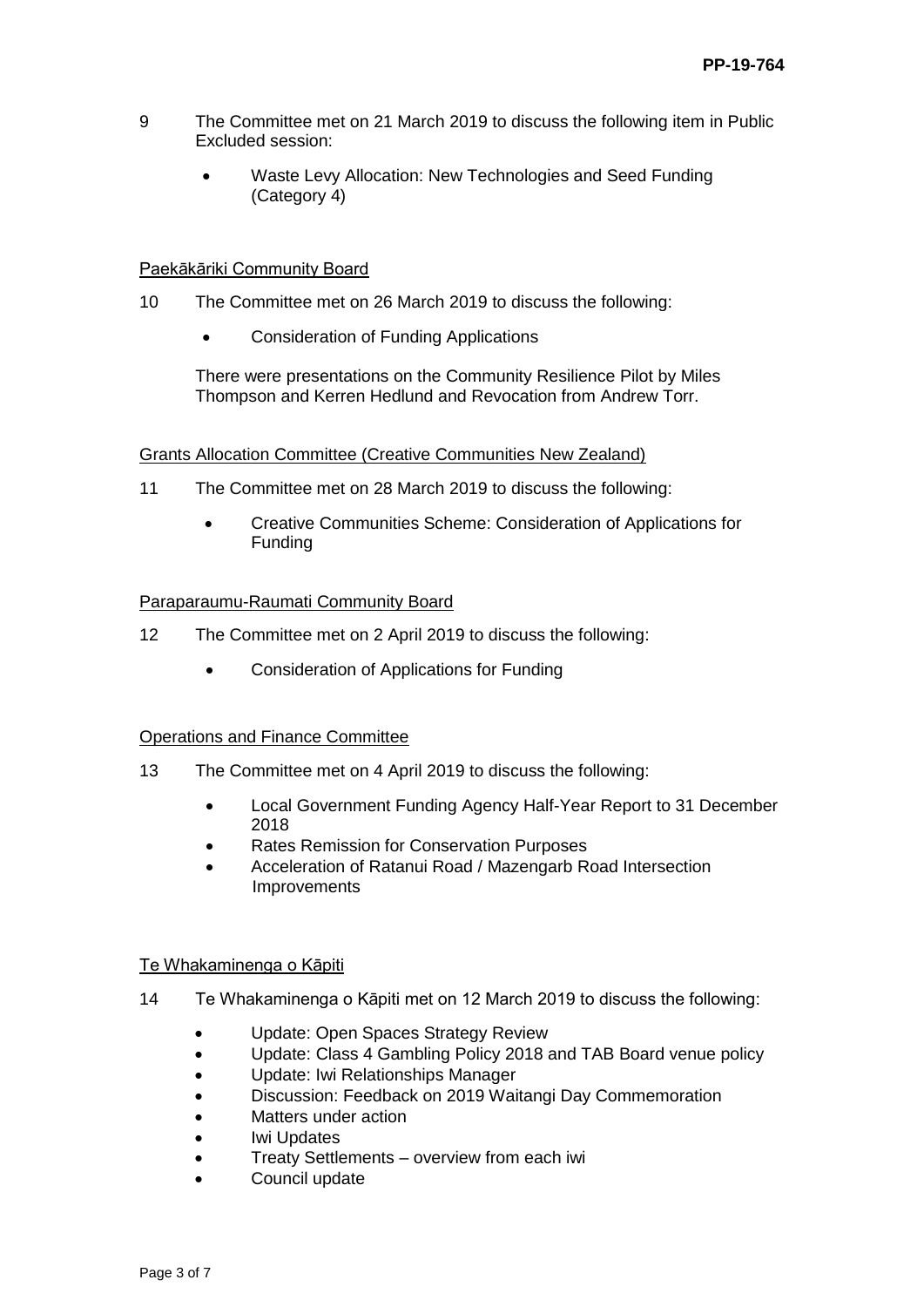- Correspondence
- Future agenda requests

## Kāpiti Coast Youth Council

- 15 The Kāpiti Coast Youth Council met on 4 March 2019 to discuss the following:
	- **Zeal Update**
	- Councillor's Update
	- Youth Council Coordinator's Resignation
	- Admin Role and Volunteer
	- Introduciton of Pita: Action Group & Tuhia
	- CWB
	- Creative Communities
	- Youth Council Membership
	- Live Illustrators Project
	- Confirmed Project Meetings/Youth Days & Times
	- Think Big Support Members & Think Big Forum Organisers
	- Mural Update
	- **•** Group Agreement
	- Contact Information Confirmation
	- Youth Council Time Frame (5.00-6.30pm)

The Kāpiti Coast Youth Council also met on 1 April 2019 to discuss the following:

- **Zeal Update**
- Councillors Update
- Guest Speaker (Council)
- Zeal Presentation
- Consultation Project
- Mural Update
- Think Big Update
- Destination Story Presentation

## Kāpiti Coast Older Persons Council

- 16 The Kāpiti Coast Older Persons Council met on 27 March 2019 to discuss the following:
	- Overview of the Open Space Strategy review
	- Road Safety Advisory Group update
	- CWB Advisory Group Update
	- Report back from workgroups
	- Round the table discussion

There were presentations from Max Lutz & Graeme Harris, History of restoration work in Ōtaki and Chris Pearce, Annual plan submission process.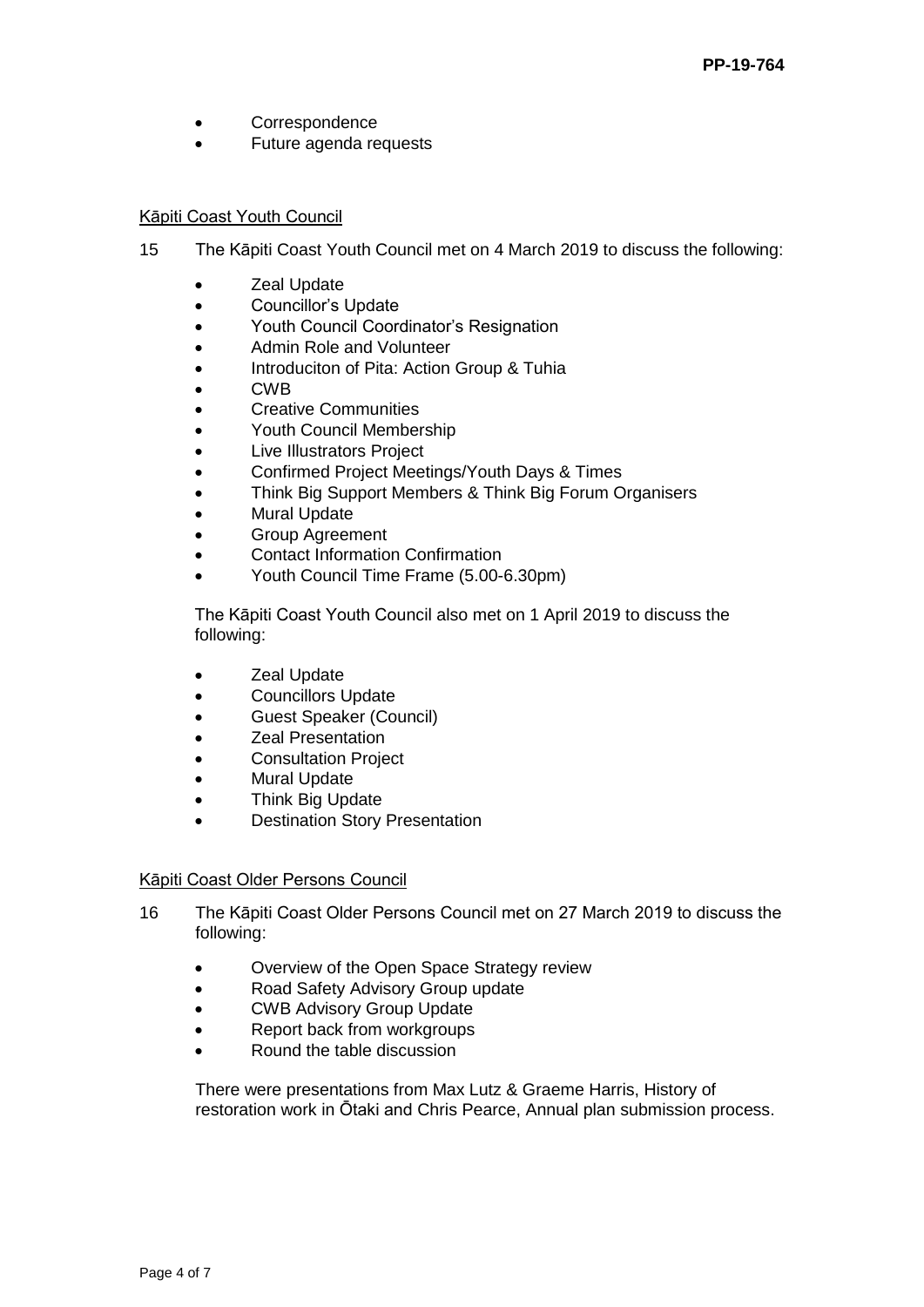The Kāpiti Coast Older Persons Council also met on 24 April 2019 to discuss the following:

- Road Safety Advisory Group update
- CWB Advisory Group Update
- Report back from workgroups
- Round the table discussion

There was a presentation from Glen O'Connor, Access & Transport Manager.

17 At the 2 October 2018 meeting of the Waikanae Community Board

## **RECOMMENDATIONS**

18 That Council approves the recommendation from the Waikanae Community Board:

**That the Waikanae Community Board recommends that Council approves resumption of pond margin filling at Pharazyn Reserve.**

- 19 That Council notes the following recommendations from Waikanae and Otaki Community Boards:
	- **1. Notes the NZTA Single Stage Business Case for Peka Peka connectivity and its decision not to approve the proposed investment; and**
	- **2. Notes the community have identified inadequacies with the Business Case but notwithstanding it shows that by not proceeding:**
		- **a) Around 2300 vehicle movements a day between Waikanae and Peka Peka Interchanges will be prevented from using the purpose-built Expressway and transferred onto Waikanae urban roads around high growth areas, with consequent adverse impact on safety and the environment (noise, emissions);**
		- **b) Access times to and from south of Waikanae are increased for the Peka Peka and Te Horo communities; and**
	- **3. Notes the community considers the costs for acceptable connectivity at Peka Peka are seriously overstated in the Business Case, the costs to the ratepayers of using local roads have not been considered, and the value for money from leaving this traffic on the Expressway is likely to significantly exceed the value gained by attempting to accommodate it on local roads;**
	- **4. Notes it understands that the District Council now considers it can mitigate any adverse impacts of development from the investment by way of the RMA; and therefore in light of 1 -4**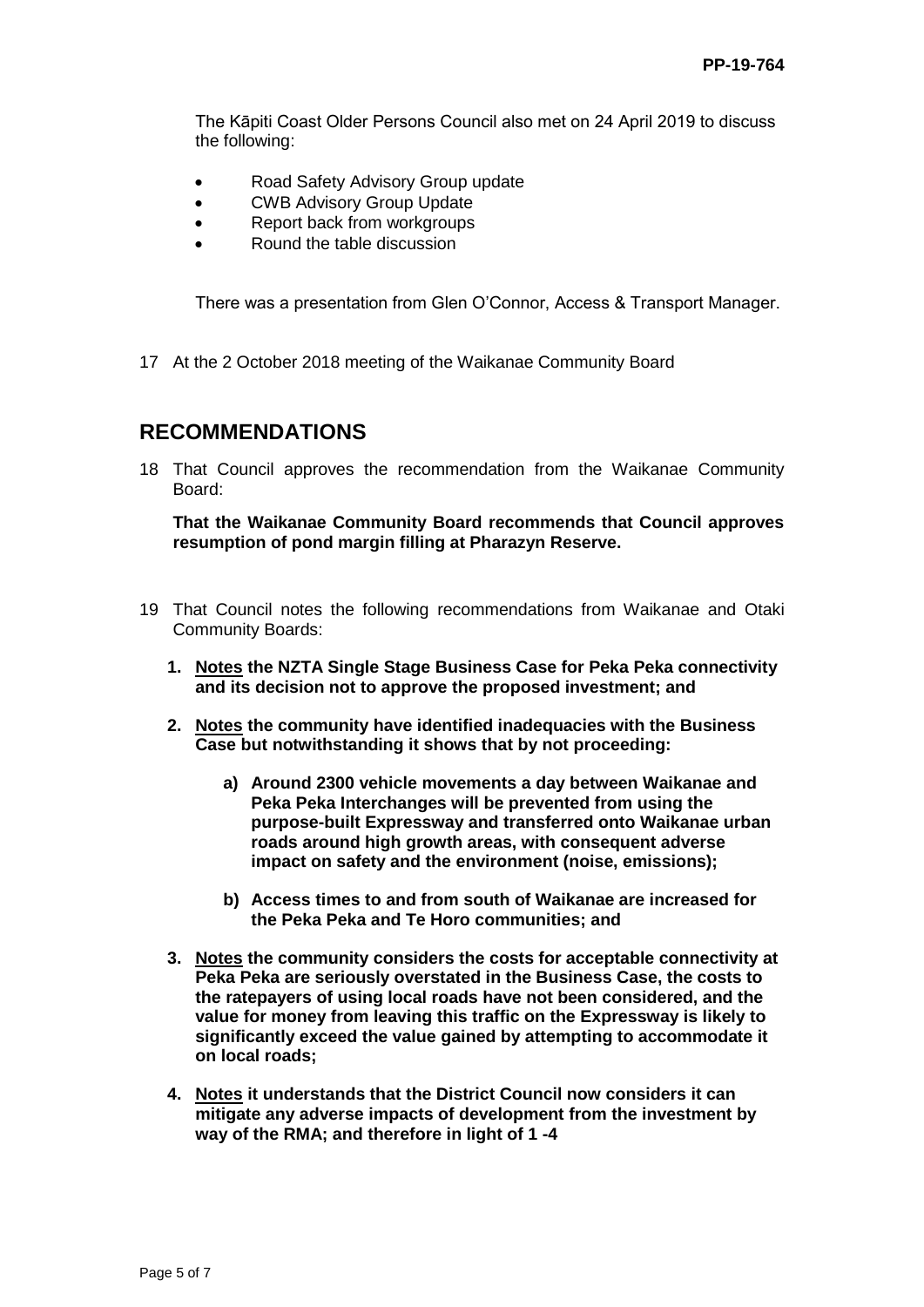- **5. Supports in principle investment in connectivity at Peka Peka to make best use of the Expressway investment and avoid the costs to the community of using local roads; and to that end:**
- **6. Supports ongoing work by the community on a Business Case that addresses the inadequacies in the NZTA's Case;**
- **7. Supports taking steps to have the proposed investment included as a high priority in the Regional Land Transport Plan; and supports taking steps to protect any land from premature disposal by NZTA;**
- **8. Recommends to the District Council that it takes note of the information in the background material provided:**
	- **a) Agrees to Resolutions 1 – 3;**
	- **b) Confirms Resolution 4;**
	- **c) Agrees to Resolutions 5 – 7 and directs the Chief Executive to take the necessary steps to give effect to this support.**
- 20 That Council notes the following recommendations from Paekākāriki Community Board:

**That the Paekākāriki Community Board recommend that Kāpiti Coast District Council commits to a programme to become carbon neutral by 2025, and to consider this urgently through the Annual Plan Process.**

**That the Paekākāriki Community Board ask Kāpiti Coast District Council to support the safety of streets as a Project outside the speed limit review programme and to note the information provided by the Paekākāriki School community.**

**That the Paekākāriki Community Board considers the current Paekākāriki village road environment to be unsafe and requests Council to work with the Board and Community to address the matter urgently.**